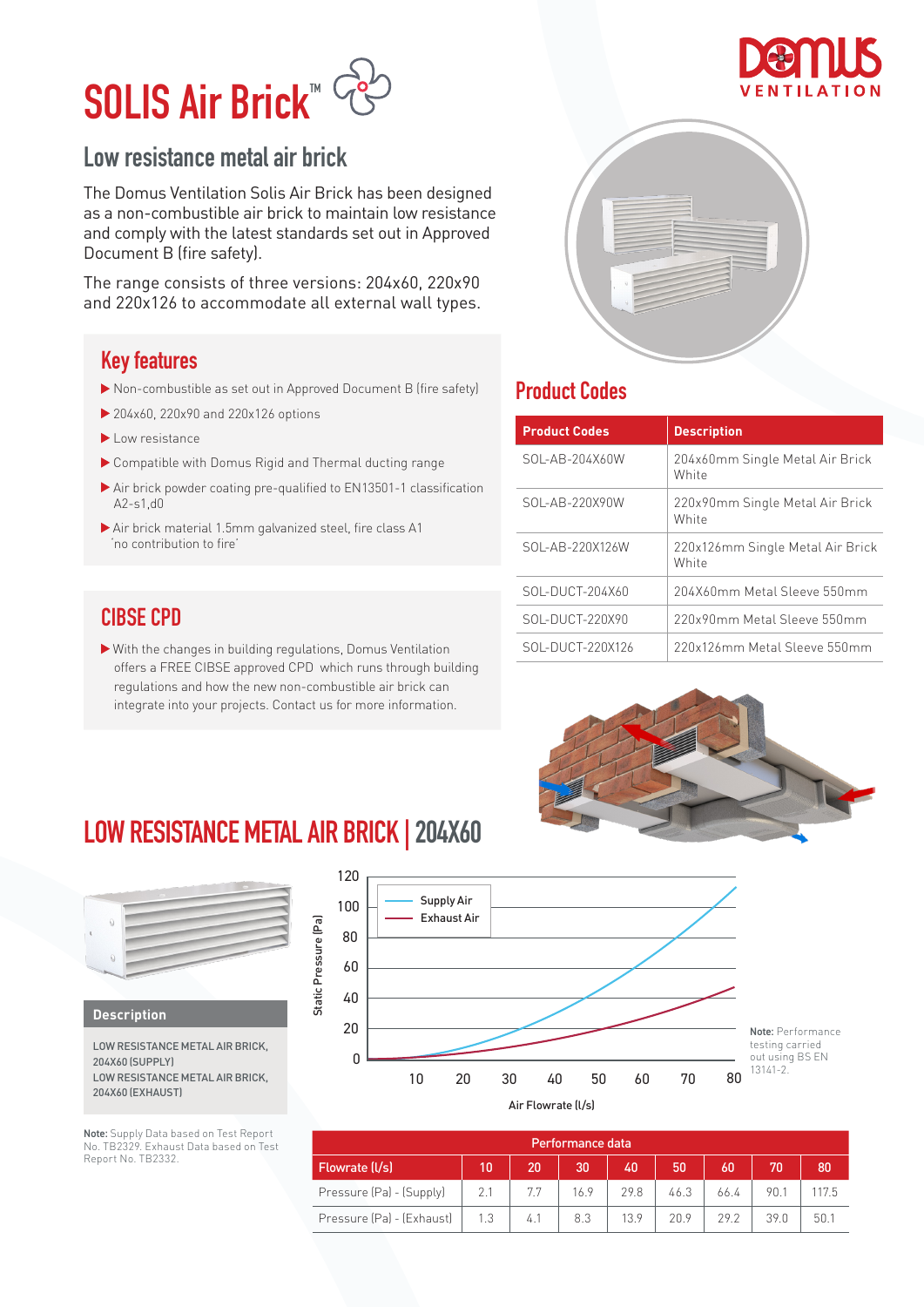

 $\ddot{\phantom{0}}$  $\ddot{\phantom{0}}$  $\ddot{\phantom{0}}$  $\ddot{\phantom{a}}$ 

### **LOW RESISTANCE METAL AIR BRICK | 220X90**



Note: Supply Data based on Test Report No. TB2328. Exhaust Data based on Test Report No. TB2333.

| Performance data.        |     |     |     |      |      |      |      |     |
|--------------------------|-----|-----|-----|------|------|------|------|-----|
| Flowrate (I/s)           | 10  | 20  | 30  | 40   | 50   | 60   | 70   | 80  |
| Pressure (Pa) - (Supply) | 1.0 | 4.0 | 9.0 | 15.9 | 24.7 | 35.5 | 48.2 | 629 |
| Pressure (Pa)- (Exhaust) |     | 2.3 | 4.1 | 6.5  | 9.5  | 13.0 |      |     |

### **LOW RESISTANCE METAL AIR BRICK | 220X126**



#### **Description**

LOW RESISTANCE METAL AIR BRICK, 220X126 (SUPPLY) LOW RESISTANCE METAL AIR BRICK, 220X126 (EXHAUST)

Note: Supply Data based on Test Report No. TB2327. Exhaust Data based on Test Report No. TB2334.



|                           |     |     | Performance data. |     |      |                 |      |      |
|---------------------------|-----|-----|-------------------|-----|------|-----------------|------|------|
| Flowrate (I/s)            | 10  | 20  | 30                | 40  | 50   | 60              |      | 80   |
| Pressure (Pa) - (Supply)  | 0.7 | 2.6 | 5.5               | 9.7 | 15.0 | 21 <sub>4</sub> | 29.0 | 37.8 |
| Pressure (Pa) - (Exhaust) | 0.2 | 0.8 | 1.6               |     | 4.1  | 5.7             | 7.5  | 9.6  |

3